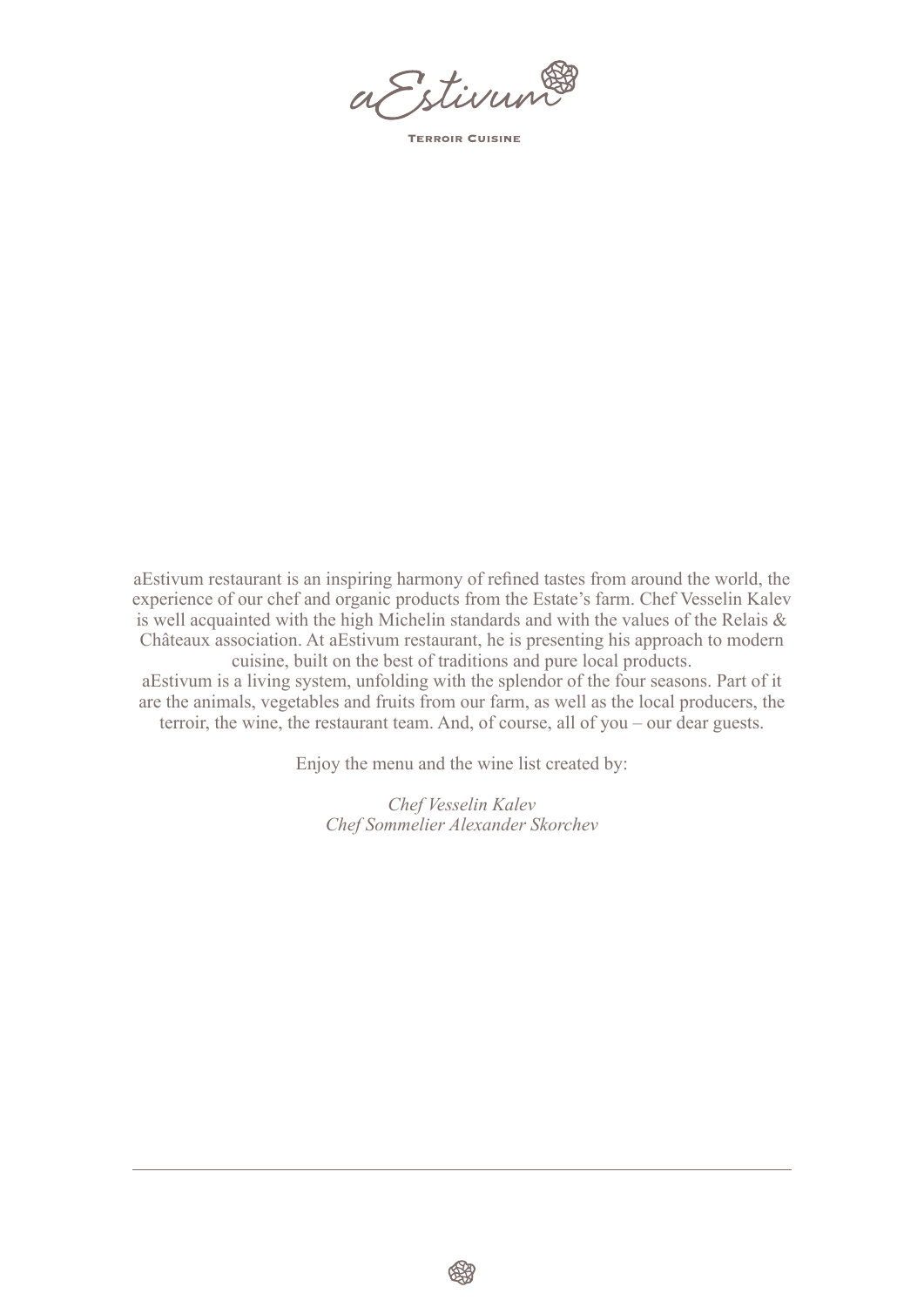Istivum

**TERROIR CUISINE** 

### **Tasting menu**

**Asparagus** *smoked trout, caviar*

*2017 Menetou-Salon Cuvee Le Charnay Jean-Max Roger, France, Loire Valley, Menetou-Salon*

### **Rabbit**

*nori, seed onions*

*2018 Chablis Domaine du Chardonnay, France, Chablis*

**Salmon trout**

*kohlrabi, mango, lime*

*2020 Rose Whispering Angel /Grenache&Rolle/, Château D'esclans, France, Cotes de Provence*

#### **Veal tenderloin**

*celery, oyster mushrooms, blueberries*

*2018 Sauvigny-Les-Beaune, Pascal Clement, France, Burgundy, Cote de Beaune*

#### **River stones**

*panna cotta, passion fruit, hazelnut, parsley*

*2019 Semillon Late Harvest, Zornitza Family Estate, Bulgaria, Struma Valley*

**Price: 260 lv.**

*Some dishes may contain allergens. Please, contact your waiter for more information.*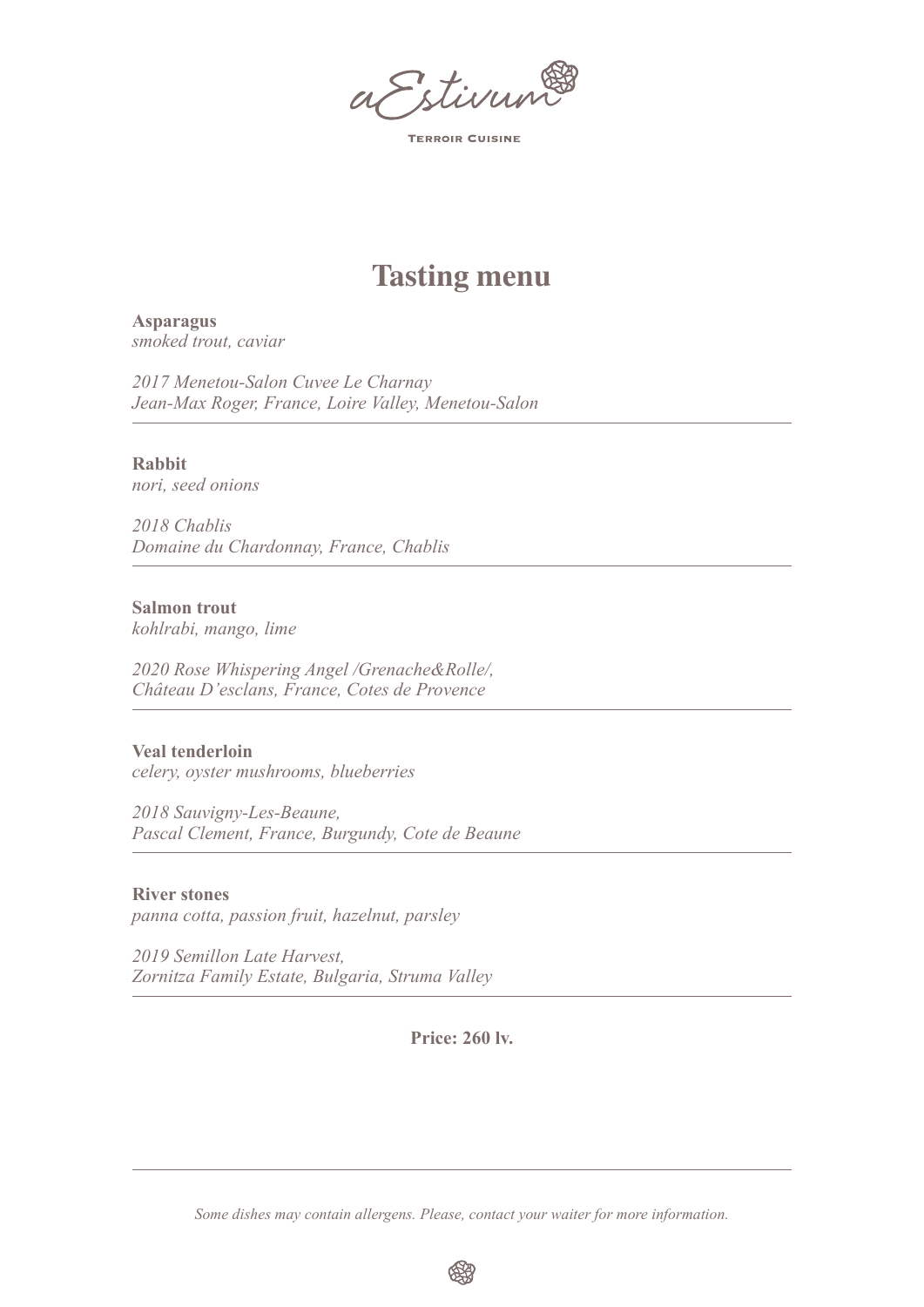Istivum

**TERROIR CUISINE** 

### **Vegetarian tasting menu**

**Asparagus** *smoked trout, caviar*

*2017 Menetou-Salon Cuvee Le Charnay Jean-Max Roger, France, Loire Valley, Menetou-Salon*

**Trahana**

*beets, fresh cheese, egg yolk*

*2018 Alvariñho, Casa Santa Eulalia, Portugal, Miñho*

**Salmon trout**

*kohlrabi, mango, lime*

*2020 Rose Whispering Angel /Grenache&Rolle/, Château D'esclans, France, Cotes de Provence*

**Celery** *truffle, blueberry*

*2018 Sauvigny-Les-Beaune Pascal Clement, France, Burgundy, Cote de Beaune*

#### **River stones**

*panna cotta, passion fruit, hazelnut, parsley*

*2019 Semillon Late Harvest, Zornitza Family Estate, Bulgaria, Struma Valley*

**Price: 240 lv.**

*Some dishes may contain allergens. Please, contact your waiter for more information.*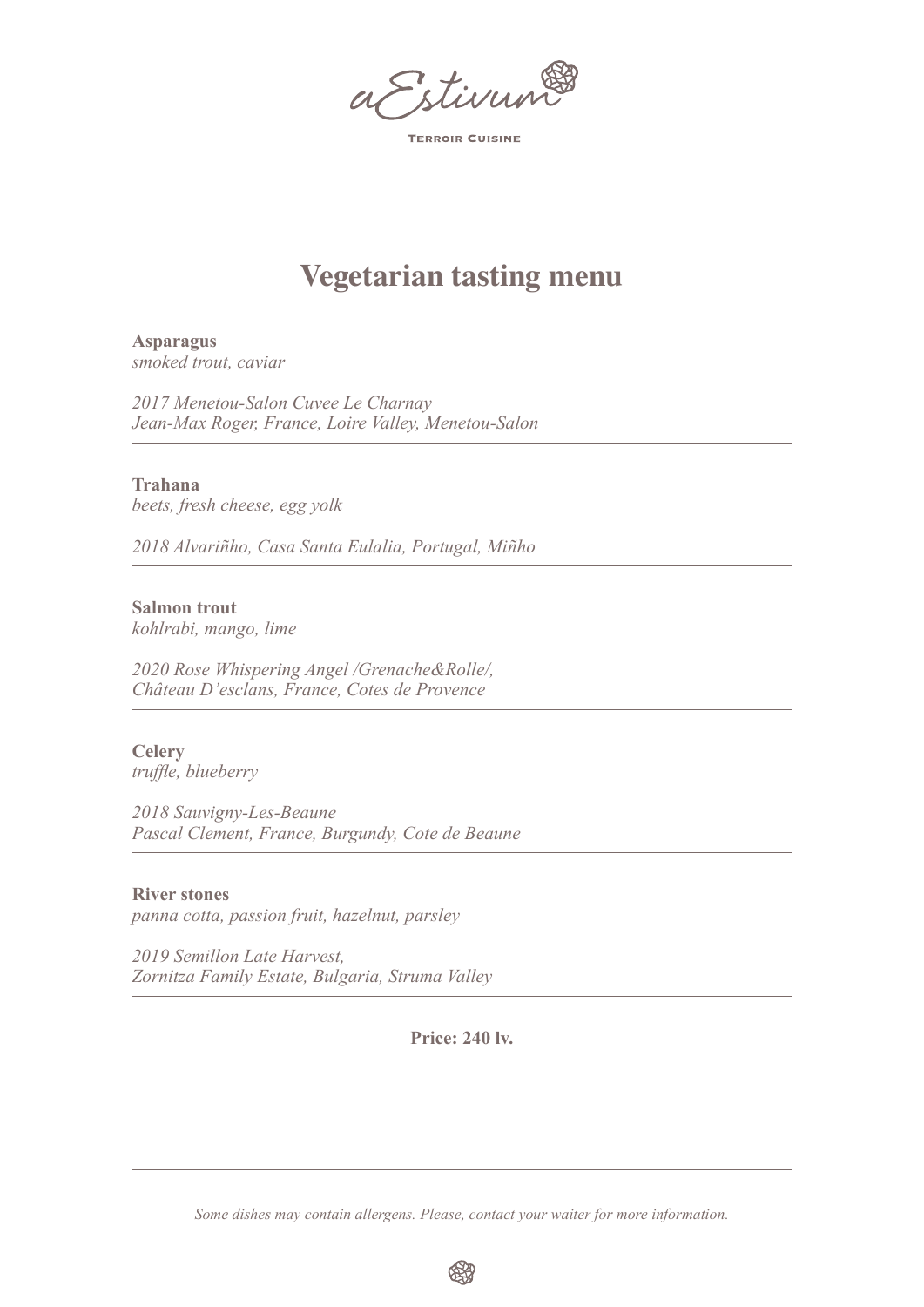a Estivun®

**TERROIR CUISINE** 

## **Three-course tasting menu**

#### **Asparagus**

*smoked trout, caviar*

**Veal tenderloin** *celery, oyster mushrooms, blueberries*

#### **River stones**

*panna cotta, passion fruit, hazelnut, parsley*

**Price: 130 lv.**

*Some dishes may contain allergens. Please, contact your waiter for more information.*

好